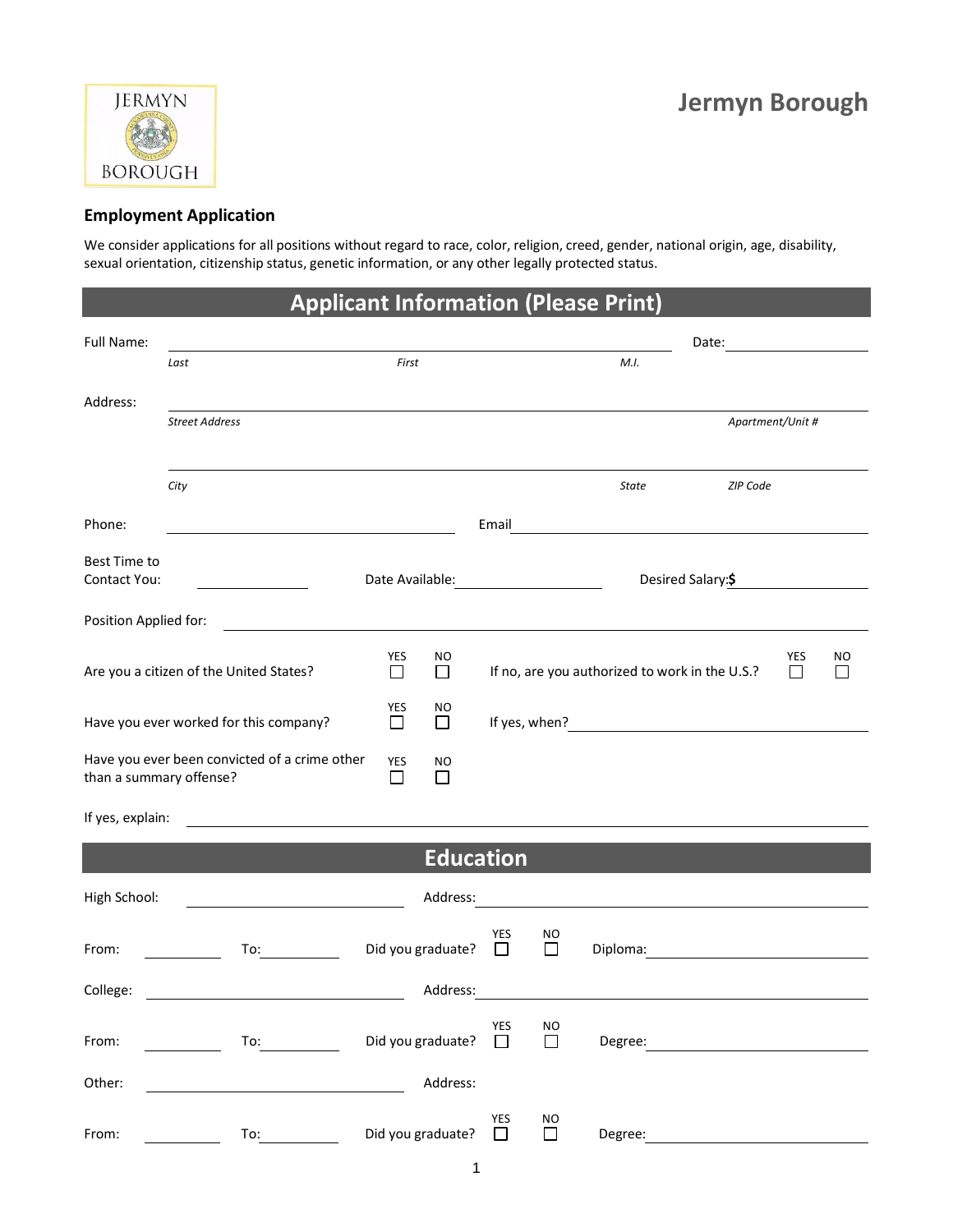# **References**

*Please list three professional references.*

| Full Name:                                               |                                                                                                                                                                                                                                |                    |              |                                                                                                                                                                                                                                |
|----------------------------------------------------------|--------------------------------------------------------------------------------------------------------------------------------------------------------------------------------------------------------------------------------|--------------------|--------------|--------------------------------------------------------------------------------------------------------------------------------------------------------------------------------------------------------------------------------|
| Company:                                                 |                                                                                                                                                                                                                                |                    |              |                                                                                                                                                                                                                                |
| Address:                                                 |                                                                                                                                                                                                                                |                    |              |                                                                                                                                                                                                                                |
| Full Name:                                               | <u> 1980 - Johann Barn, mars ann an Cathair ann an t-Èireann an t-Èireann an t-Èireann an t-Èireann an t-Èireann</u>                                                                                                           |                    |              |                                                                                                                                                                                                                                |
| Company:                                                 |                                                                                                                                                                                                                                |                    |              | Phone: <u>_________________</u>                                                                                                                                                                                                |
| Address:                                                 |                                                                                                                                                                                                                                |                    |              |                                                                                                                                                                                                                                |
| Full Name:                                               |                                                                                                                                                                                                                                |                    |              |                                                                                                                                                                                                                                |
| Company:                                                 |                                                                                                                                                                                                                                |                    |              |                                                                                                                                                                                                                                |
| Address:                                                 |                                                                                                                                                                                                                                |                    |              |                                                                                                                                                                                                                                |
|                                                          | <b>Previous Employment</b>                                                                                                                                                                                                     |                    |              |                                                                                                                                                                                                                                |
|                                                          |                                                                                                                                                                                                                                |                    |              |                                                                                                                                                                                                                                |
|                                                          |                                                                                                                                                                                                                                |                    |              | Start with your present or most recent job. Include any job related military service assignments and volunteer<br>activities. You may exclude organizations which indicate race, color, religion, gender, national origin,     |
|                                                          | disabilities, or other protected status.                                                                                                                                                                                       |                    |              |                                                                                                                                                                                                                                |
|                                                          |                                                                                                                                                                                                                                |                    |              |                                                                                                                                                                                                                                |
| Company:                                                 |                                                                                                                                                                                                                                |                    |              | Phone: 2008                                                                                                                                                                                                                    |
| Address:                                                 | <u> 1989 - Johann Stein, mars an deutscher Stein (d. 1989)</u>                                                                                                                                                                 |                    |              | Supervisor: <u>___________________</u>                                                                                                                                                                                         |
| Job Title:                                               |                                                                                                                                                                                                                                | Starting Salary:\$ |              | Ending Salary:\$                                                                                                                                                                                                               |
| Responsibilities:                                        |                                                                                                                                                                                                                                |                    |              |                                                                                                                                                                                                                                |
|                                                          | <u> 1989 - Johann Harry Harry Harry Harry Harry Harry Harry Harry Harry Harry Harry Harry Harry Harry Harry Harry</u>                                                                                                          |                    |              |                                                                                                                                                                                                                                |
| From:                                                    | To: the contract of the contract of the contract of the contract of the contract of the contract of the contract of the contract of the contract of the contract of the contract of the contract of the contract of the contra |                    |              | Reason for Leaving: The Contract of the Contract of the Contract of the Contract of the Contract of the Contract of the Contract of the Contract of the Contract of the Contract of the Contract of the Contract of the Contra |
| May we contact your previous supervisor for a reference? |                                                                                                                                                                                                                                | YES                | NO<br>$\Box$ |                                                                                                                                                                                                                                |
|                                                          |                                                                                                                                                                                                                                |                    |              |                                                                                                                                                                                                                                |
|                                                          |                                                                                                                                                                                                                                |                    |              |                                                                                                                                                                                                                                |
| Company:                                                 |                                                                                                                                                                                                                                |                    |              |                                                                                                                                                                                                                                |
| Address:                                                 |                                                                                                                                                                                                                                |                    |              | Supervisor: <u>___________________________</u>                                                                                                                                                                                 |
| Job Title:                                               |                                                                                                                                                                                                                                | Starting Salary:\$ |              | Ending Salary:\$                                                                                                                                                                                                               |
| Responsibilities:                                        |                                                                                                                                                                                                                                |                    |              |                                                                                                                                                                                                                                |
| From:                                                    |                                                                                                                                                                                                                                |                    |              |                                                                                                                                                                                                                                |
|                                                          |                                                                                                                                                                                                                                |                    |              |                                                                                                                                                                                                                                |
| May we contact your previous supervisor for a reference? |                                                                                                                                                                                                                                | YES<br>П           | NO<br>П      |                                                                                                                                                                                                                                |